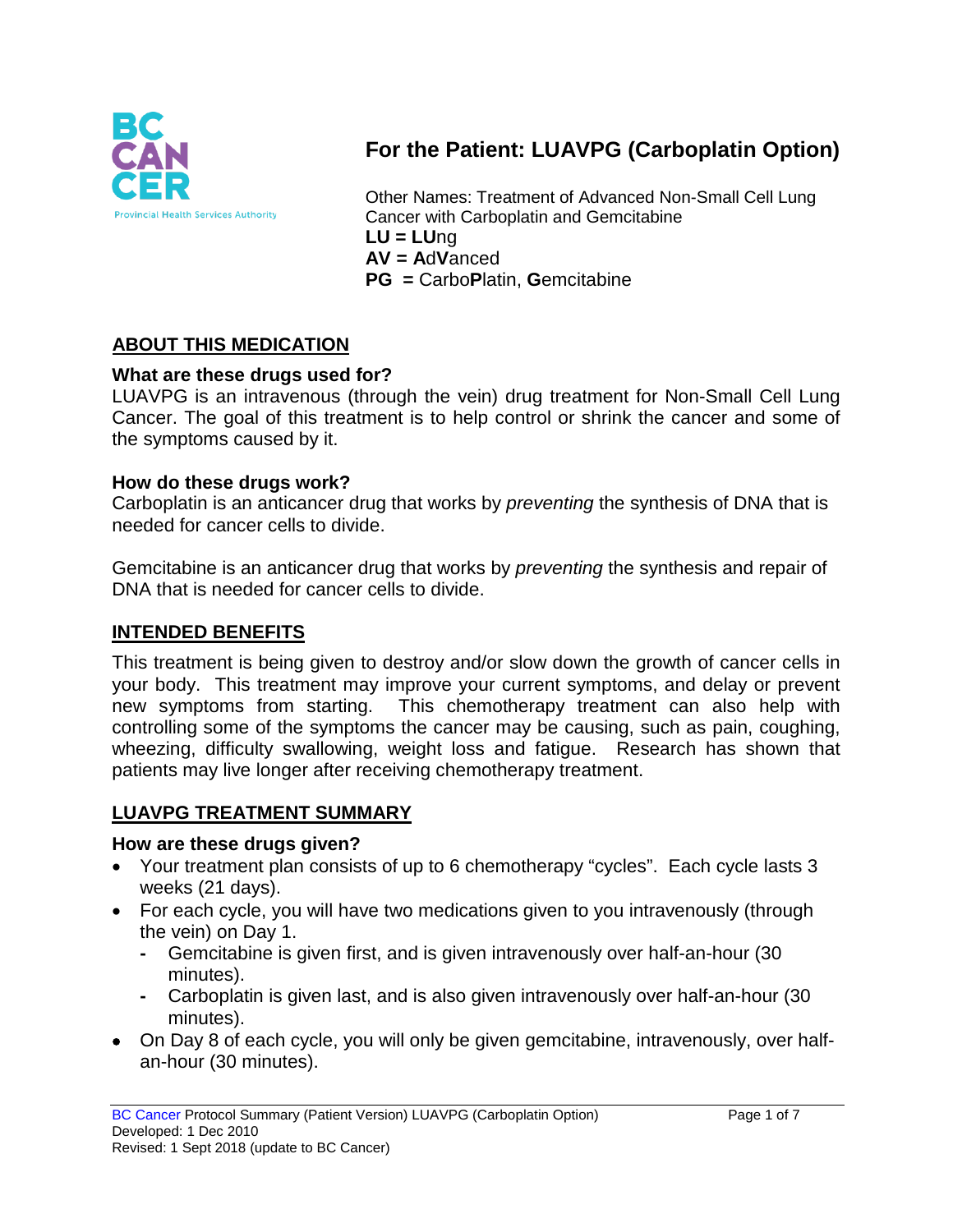#### **What will happen when I get my drugs?**

- A blood test is done within one month of starting treatment.
- A blood test is also done before Day 1 and Day 8 of each cycle.
- The dose and timing of your chemotherapy may be changed based on your blood test results and/or other side effects.
- Your very first treatment will take longer than other treatments because a nurse will be reviewing the possible side effects of your chemotherapy plan and will discuss with you how to manage them. *It is a good idea to bring someone with you to your first chemotherapy appointment.*
- You will be given a prescription for anti-nausea medications (to be filled at your regular pharmacy). Please bring your anti-nausea medications with you for each treatment. Your nurse will tell you when to take the anti-nausea medication. You may also need to take your anti-nausea drugs at home after therapy. It is easier to prevent nausea than to treat it once it happens, so follow directions closely.

### **LUAVPG TREATMENT PROTOCOL**

**Start Date: \_\_\_\_\_\_\_\_\_\_\_\_\_\_\_\_\_\_\_\_\_\_\_\_\_\_\_\_**

#### **Cycle 1:**

| Day 1         | Day 2     | Day 3     | Day 4     | Day 5     | Day 6         | Day 7         |
|---------------|-----------|-----------|-----------|-----------|---------------|---------------|
| Blood test,   | <b>No</b> | <b>No</b> | <b>No</b> | <b>No</b> | <b>No</b>     | <b>No</b>     |
| Gemcitabine   | chemo     | chemo     | chemo     | chemo     | chemo         | chemo         |
| & Carboplatin |           |           |           |           |               |               |
| Day 8         | Day 9     | Day 10    | Day 11    | Day 12    | Day 13        | Day 14        |
| Blood test,   | <b>No</b> | <b>No</b> | <b>No</b> | <b>No</b> | <b>No</b>     | <b>No</b>     |
| Gemcitabine   | chemo     | chemo     | chemo     | chemo     | chemo         | chemo         |
| Day 15        | Day 16    | Day 17    | Day 18    | Day 19    | <b>Day 20</b> | <b>Day 21</b> |
| No            | <b>No</b> | <b>No</b> | <b>No</b> | <b>No</b> | <b>No</b>     | <b>No</b>     |
| Chemo         | chemo     | chemo     | chemo     | chemo     | chemo         | chemo         |

**This 21-day cycle will repeat up to 5 more times.**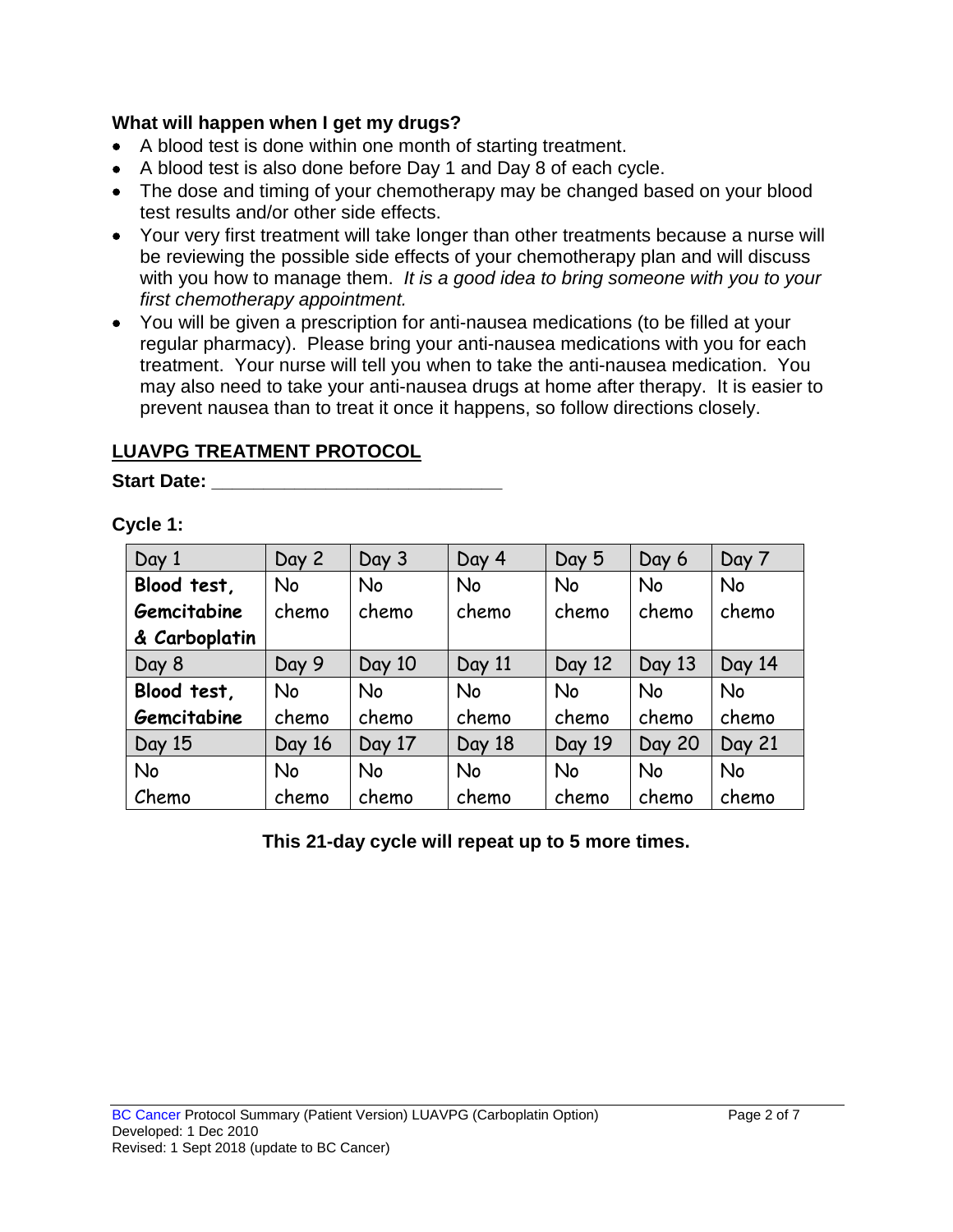### **CHEMOTHERAPY SIDE EFFECTS AND MANAGEMENT**

### **Are there any risks?**

• Unexpected and unlikely side effects can occur with any drug treatment. The ones listed below are particularly important for you to be aware of.

| <b>SERIOUS SIDE EFFECTS</b>                                                                                                                                                                                                                                                             | How common<br>is it? | <b>MANAGEMENT</b>                                                                                                                                                                                                                                                                                                                                                                                 |
|-----------------------------------------------------------------------------------------------------------------------------------------------------------------------------------------------------------------------------------------------------------------------------------------|----------------------|---------------------------------------------------------------------------------------------------------------------------------------------------------------------------------------------------------------------------------------------------------------------------------------------------------------------------------------------------------------------------------------------------|
| Your white blood cells may<br>decrease after your treatment.<br>They usually return to normal<br>in 2-3 weeks. White blood<br>cells protect your body by<br>fighting bacteria (germs) that<br>cause infection. When they<br>are low, you are at greater<br>risk of having an infection. | Very Common          | To help prevent infection:<br>Wash your hands often and always after using the bathroom.<br>Take care of your skin and mouth by gently washing regularly.<br>Avoid crowds and people who are sick.<br>Call your doctor <i>immediately</i> at the first sign of an <i>infection</i> such<br>as fever (over 100°F or 38°C by an oral thermometer), chills,<br>cough or burning when you pass urine. |
| Your platelets may decrease<br>after your treatment. They<br>usually return to normal in 2-3<br>weeks. Platelets help to make<br>your blood clot when you hurt<br>yourself. You may bruise or<br>bleed more easily than<br>usual.                                                       | Common               | To help prevent bleeding problems:<br>Try not to bruise, cut or burn yourself.<br>Clean your nose by blowing gently, do not pick your nose.<br>Avoid constipation.<br>Brush your teeth gently with a soft toothbrush as your gums may<br>bleed more easily. Maintain good oral hygiene.<br>Avoid taking ASA (eg: Aspirin®) or Ibuprofen (eg: Advil®), unless<br>prescribed by your doctor.        |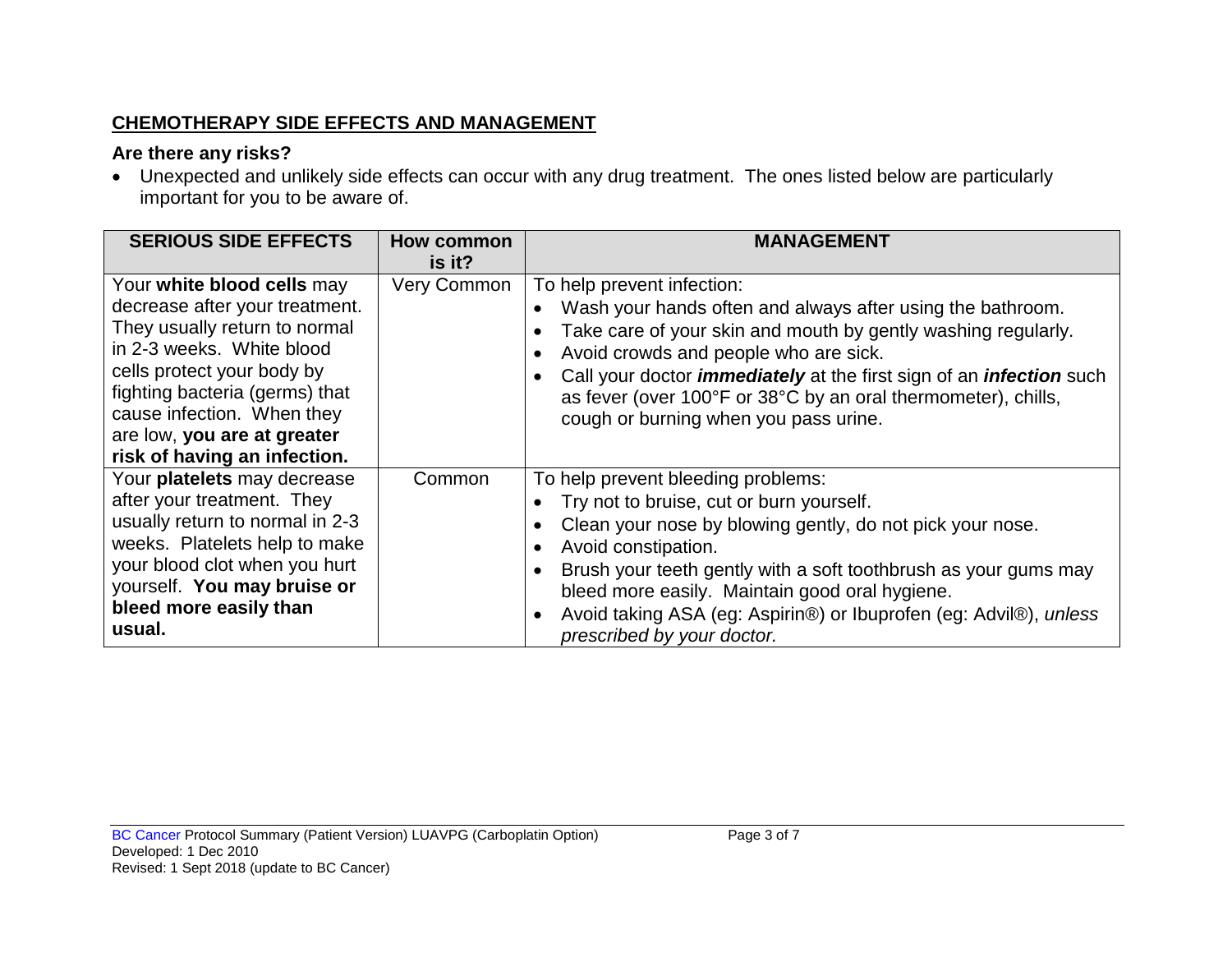| <b>OTHER SIDE EFFECTS</b>                                                                                                                                                                 | <b>How Common</b><br>Is It? | <b>MANAGEMENT</b>                                                                                                                                                                                                                                                                                                                                                                                                                                                          |
|-------------------------------------------------------------------------------------------------------------------------------------------------------------------------------------------|-----------------------------|----------------------------------------------------------------------------------------------------------------------------------------------------------------------------------------------------------------------------------------------------------------------------------------------------------------------------------------------------------------------------------------------------------------------------------------------------------------------------|
| Nausea and vomiting may<br>occur after your treatment and<br>may last for 24 hours. It is<br>usually mild to moderate.                                                                    | Very Common                 | You will be given a prescription for anti-nausea drug(s) to take before<br>your chemotherapy treatment and/or at home. It is easier to prevent<br>nausea than to treat it once it has happened, so follow directions<br>closely.<br>Drink plenty of liquids.<br>Eat and drink often in small amounts.<br>Try the ideas in "Food Choices to Control Nausea".<br>Be sure to let your doctor know if you have nausea or vomiting later<br>than 24 hours after your treatment. |
| <b>Tiredness</b> and lack of energy<br>may occur.                                                                                                                                         | Very Common                 | Do not drive a car or operate machinery if you are feeling tired.<br>$\bullet$<br>Try the ideas in "Your Bank of Energy Savings: How People with<br>Cancer can Handle Fatique".                                                                                                                                                                                                                                                                                            |
| A flu-like illness may occur<br>shortly after your treatment.<br>You may have fever, chills,<br>headache, muscle and joint<br>aches. Flu-like symptoms<br>usually disappear on their own. | Common                      | Take acetaminophen (Tylenol ®) every 3-4 hours if needed.<br>Fever and chills which occur more than 48 hours after treatment<br>$\bullet$<br>may be signs of an infection. They should be reported to the<br>doctor immediately.                                                                                                                                                                                                                                           |
| Skin rash may occur after<br>treatment. It is usually mild<br>and is found on the arms, legs,<br>chest, back or stomach. It<br>may or may not be itchy.                                   | Common                      | Apply hydrocortisone cream 0.5% sparingly 3-4 times daily.                                                                                                                                                                                                                                                                                                                                                                                                                 |
| Pain or tenderness may<br>occur where the needle was<br>placed in your vein.                                                                                                              | Common                      | Apply cool compresses or soak in cool water for 15-20 minutes<br>$\bullet$<br>several times a day.                                                                                                                                                                                                                                                                                                                                                                         |
| Swelling of hands, feet or<br>lower legs may occur if your<br>body retains extra fluid                                                                                                    | <b>Uncommon</b>             | If swelling is a problem:<br>$\bullet$<br>Elevate your feet when resting<br>$\circ$<br>Avoid tight clothing<br>O                                                                                                                                                                                                                                                                                                                                                           |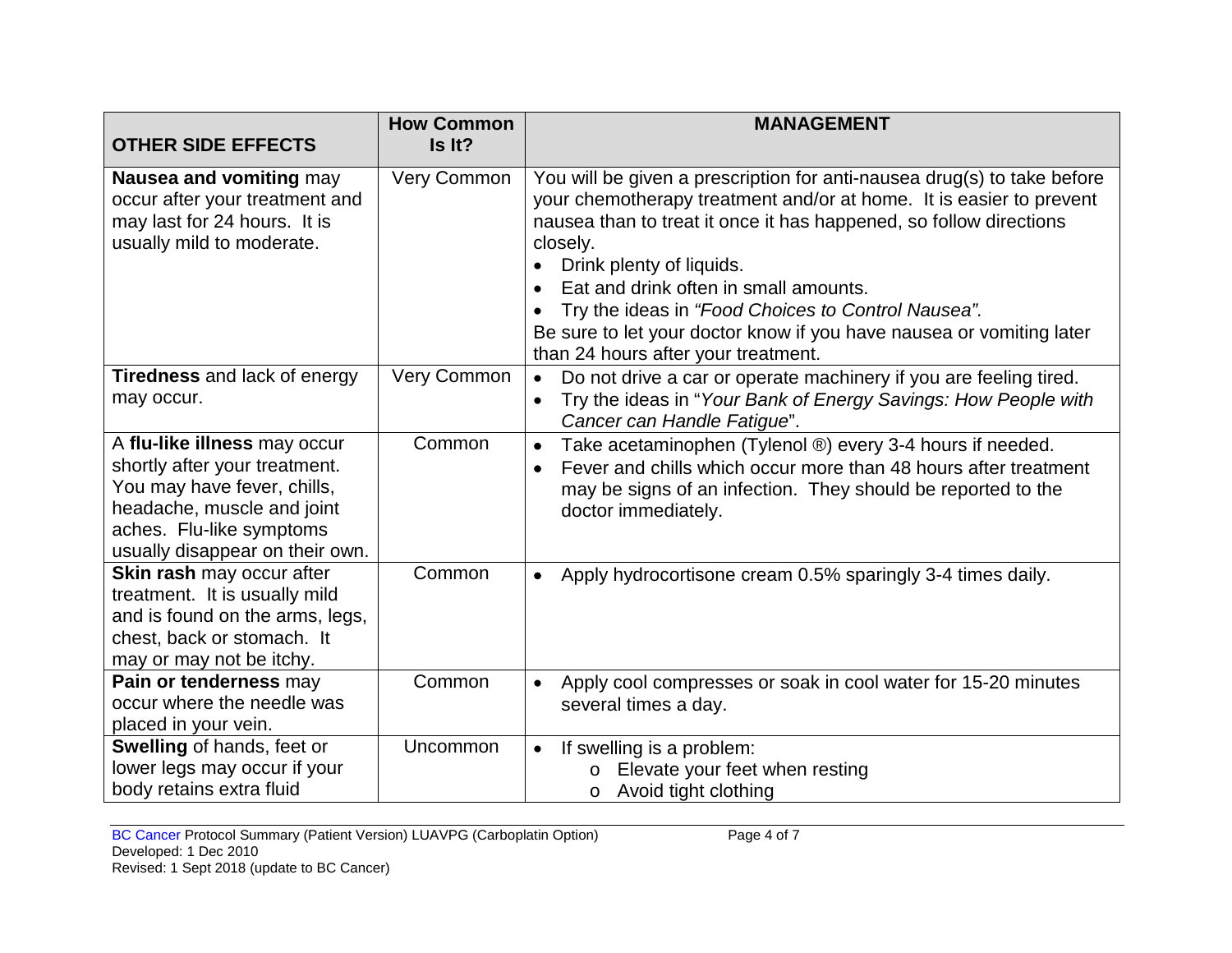| <b>OTHER SIDE EFFECTS</b>                                                                                                                       | <b>How Common</b><br>Is It? | <b>MANAGEMENT</b>                                                                                                                                                                                               |
|-------------------------------------------------------------------------------------------------------------------------------------------------|-----------------------------|-----------------------------------------------------------------------------------------------------------------------------------------------------------------------------------------------------------------|
| Hair loss sometimes occurs. If<br>there is hair loss, your hair will<br>grow back once you stop<br>treatment. Colour and texture<br>may change. | <b>Uncommon</b>             | Use a gentle shampoo and soft brush.<br>$\bullet$<br>• Care should be taken with use of hair spray, bleaches, dyes and<br>perms.<br>• Refer to the pamphlet For the Patient: "Hair loss due to<br>chemotherapy" |
| Diarrhea may occur.                                                                                                                             | Uncommon                    | To help diarrhea:<br>Drink plenty of liquids.<br>Eat and drink often in small amounts.<br>Avoid high fibre foods<br>as outlined in "Food Ideas to Help with Diarrhea during<br>Chemotherapy".                   |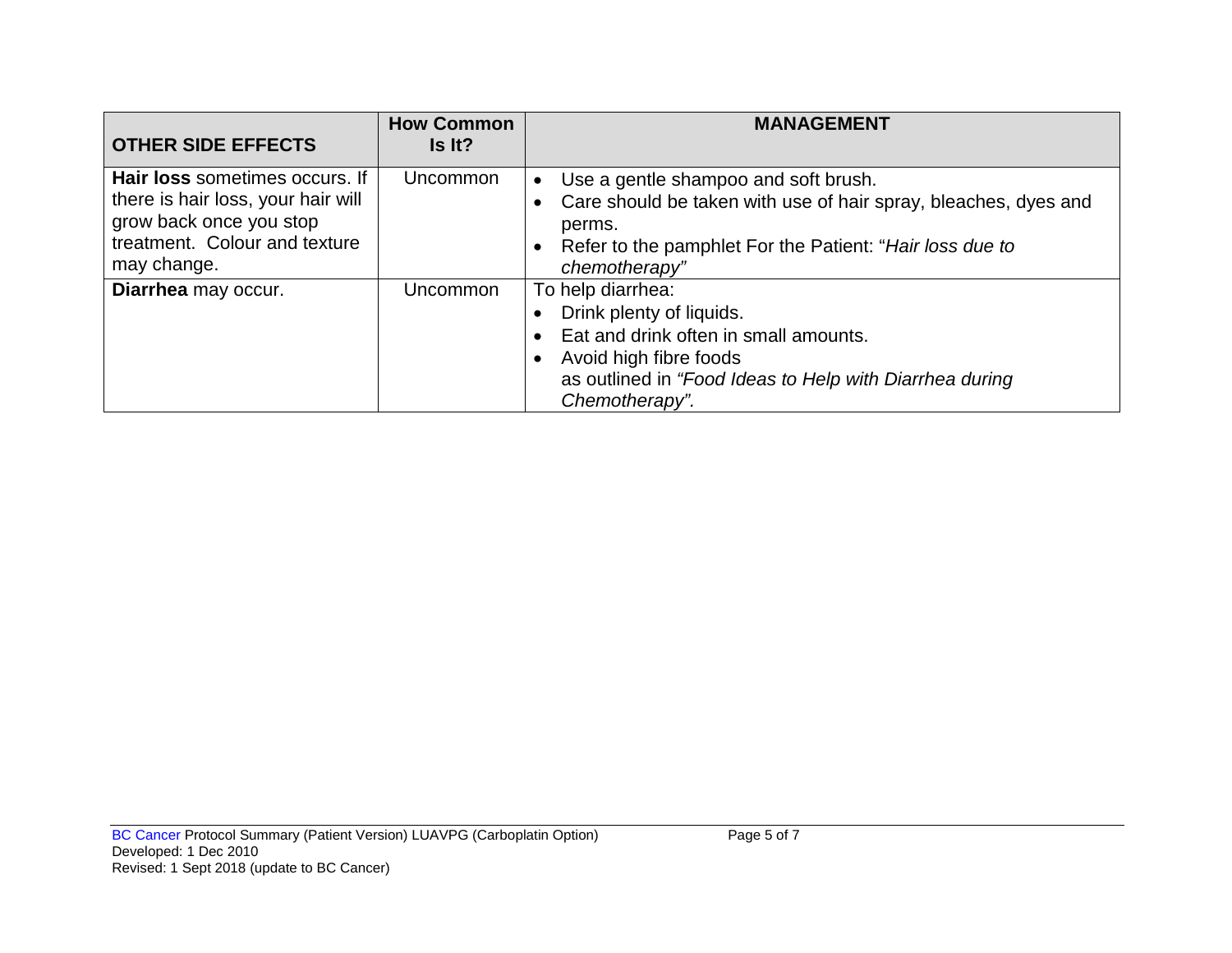# **INSTRUCTIONS FOR THE PATIENT**

## **What other drugs can interact with LUAVPG?**

- Other drugs such as phenytoin (DILANTIN®) and warfarin (COUMADIN®) may interact with LUAVPG. Tell your doctor if you are taking these or other drugs as you may need extra blood tests, your dose may need to be changed or your treatment may need to be held for a few days.
- Check with your doctor or pharmacist before you start taking any new prescription or non-prescription drugs.

# **Other important things to know:**

- The drinking of alcohol (in small amounts) does not appear to affect the safety or usefulness of this treatment.
- This treatment may cause sterility in men and menopause in women. If you plan to have children, discuss this with your doctor before starting treatment.
- This treatment may damage sperm and may cause harm to the baby if used during pregnancy. It is best to use *birth control* while you are undergoing treatment. Tell your doctor right away if you or your partner becomes pregnant. Do not breast feed during treatment.
- Tell all doctors or dentists you see that you being treated with carboplatin and gemcitabine before you receive treatment of any form.

# **SEE YOUR DOCTOR OR GET EMERGENCY HELP IMMEDIATELY IF YOU HAVE:**

- Signs of an **infection** such as fever (over 100°F or 38°C by an oral thermometer); chills, cough, pain or burning when you pass urine.
- Signs of **bleeding problems** such as black, tarry stools; blood in urine or pinpoint red spots on skin.
- Signs of an **allergic reaction** (rare) soon after a treatment including dizziness, fast heartbeat, face swelling or breathing problems.
- Signs of **heart problems** such as fast or uneven heartbeat.
- Signs of **lung problems** such as shortness of breath or difficulty breathing.

#### **SEE YOUR DOCTOR AS SOON AS POSSIBLE (DURING OFFICE HOURS) IF YOU HAVE:**

- **Changes in eyesight**.
- Ringing in your ears or **hearing problems**.
- Signs of **kidney problems** such as lower back or side pain, swelling of feet or lower legs.
- **Skin rash** or **itching**.
- Signs of **anemia** such as unusual tiredness or weakness.
- **Stomach pain** not controlled by antacids or acetaminophen.
- Signs of **liver problems** such as yellow eyes or skin, white or clay-coloured stools.